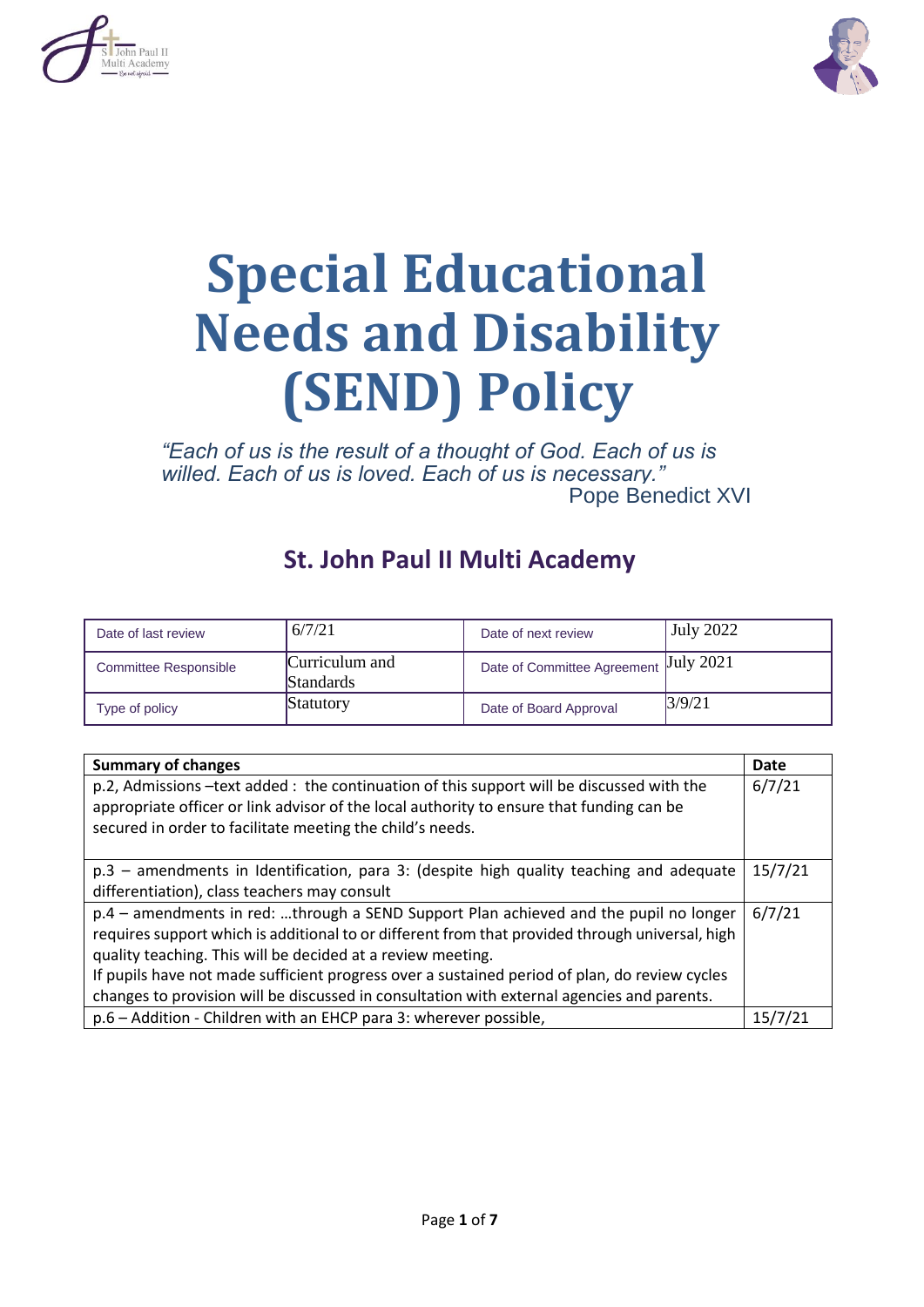



#### **Aims**

All children and young people are entitled to an education which is appropriate to their needs and promotes high standards and fulfilment of potential. This should enable them to:

- achieve their best
- become confident individuals living fulfilling lives
- make a successful transition into adulthood, whether into employment, training, or
- further/higher education

The St John Paul II Multi Academy is committed to meeting the needs of all pupils in line with the Equality Act 2010, the Children and Families Act 2014 and the Special Educational Needs and Disability (SEND) Code of Practice (2014).

For details of the provision offered by individual schools in the St John Paul II Multi Academy, please refer to the school's individual Special Educational Needs and Disabilities (SEND) Information Report, available on each school's website.

This SEND policy works alongside and in conjunction with Birmingham City Council's Local Offer, which can be found here: [https://www.birmingham.gov.uk/localoffer.](https://www.birmingham.gov.uk/localoffer)

#### **Admissions**

Please refer to each school's individual Admissions Policy.

At no time will children be refused admission on the grounds that they have special educational needs and/or disabilities (SEND). The multi-academy actively supports inclusion and will always endeavour to meet need where possible. The academy committee welcome applications from parents/carers of children with special needs of any kind. Staff will liaise with parents/carers and previous settings, where appropriate, to ensure that the school can fully meet the child's needs and prepare appropriately for transition.

If a child is transferring into a school with an Education, Health and Care Plan (EHCP), or has been receiving extra support from Birmingham local authority centrally funded resources in their previous setting, the continuation of this support will be discussed with the appropriate officer or link advisor of the local authority to ensure that funding can be secured in order to facilitate meeting the child's needs.

Children with SEND (without an EHCP) will have their application considered by the academy committee, with equal opportunity under the admissions criteria.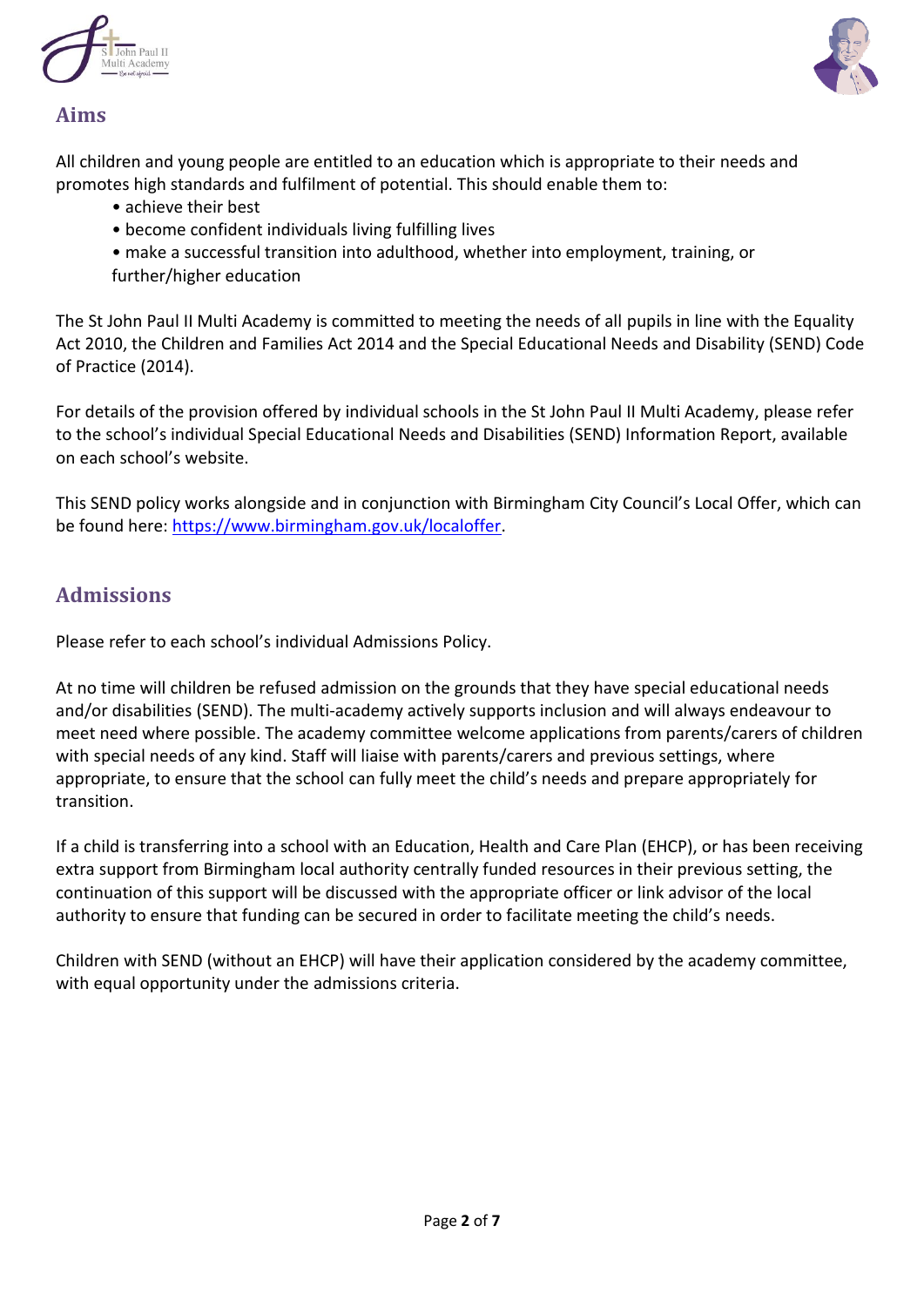



# **Identification**

Children are identified as having SEND in accordance with guidance outlined in the SEND Code of Practice (2014), which recommends a graduated approach and states that 'a pupil has SEN where their learning difficulty or disability calls for special educational provision, namely provision different from or additional to that normally available to pupils of the same age' (SEND Code of Practice (2014), p. 94). The SEND Code of Practice (2014) does not assume that there are hard and fast categories of special educational need and recognises that children's needs and requirements may fall within or across four broad areas. These are:

- Communication and interaction
- Cognition and learning
- Social, mental and emotional health
- Sensory and/or physical

As a multi-academy we recognise that progress and attainment can be affected by factors other than SEND. Attendance and punctuality, health and welfare, behaviour, English as an Additional Language (EAL), social deprivation, being a Looked After Child or being a child of a service man/woman can all impact upon a pupil's progress and attainment. In this respect, not all pupils who have low attainment or are not making expected progress will be identified as having SEND.

Where possible, we will try to meet every child's needs within the classroom through high quality teaching. However, if careful identification and assessment highlight that a pupil is not making adequate progress (despite high quality teaching and adequate differentiation), class teachers may consult with the Special Educational Needs Coordinator (SENCo) who will determine whether or not a pupil requires SEN support.

## **A Graduated Approach**

All schools in the St John Paul II Multi Academy will follow the graduated approach as laid out in the SEND Code of Practice (2014). This approach follows a cycle of four stages of action; 'assess, plan, do, review'. This involves:

- Establishing a clear **assessment** of pupil's needs.
- **Planning**, in collaboration with the pupil's parents/carers, which interventions and support are to be put in place, and determining the expected impact of these interventions on progress, development and behaviour.
- **Implementing** the interventions with support from the SENCo.
- **Reviewing** the effectiveness of the interventions and making any necessary revisions.

A decision will be made as to whether or not a pupil requires SEN Support and needs to be added to the SEND register. This will be done in liaison with school staff, parents/carers, and external agencies, where appropriate/necessary. Pupils on SEN support are pupils who need interventions **additional to** or **different from** those provided through **universal, high quality teaching** and/or **intervention groups**. These pupils will receive support at either the 'targeted' or 'specialist' level and external agencies may also be involved.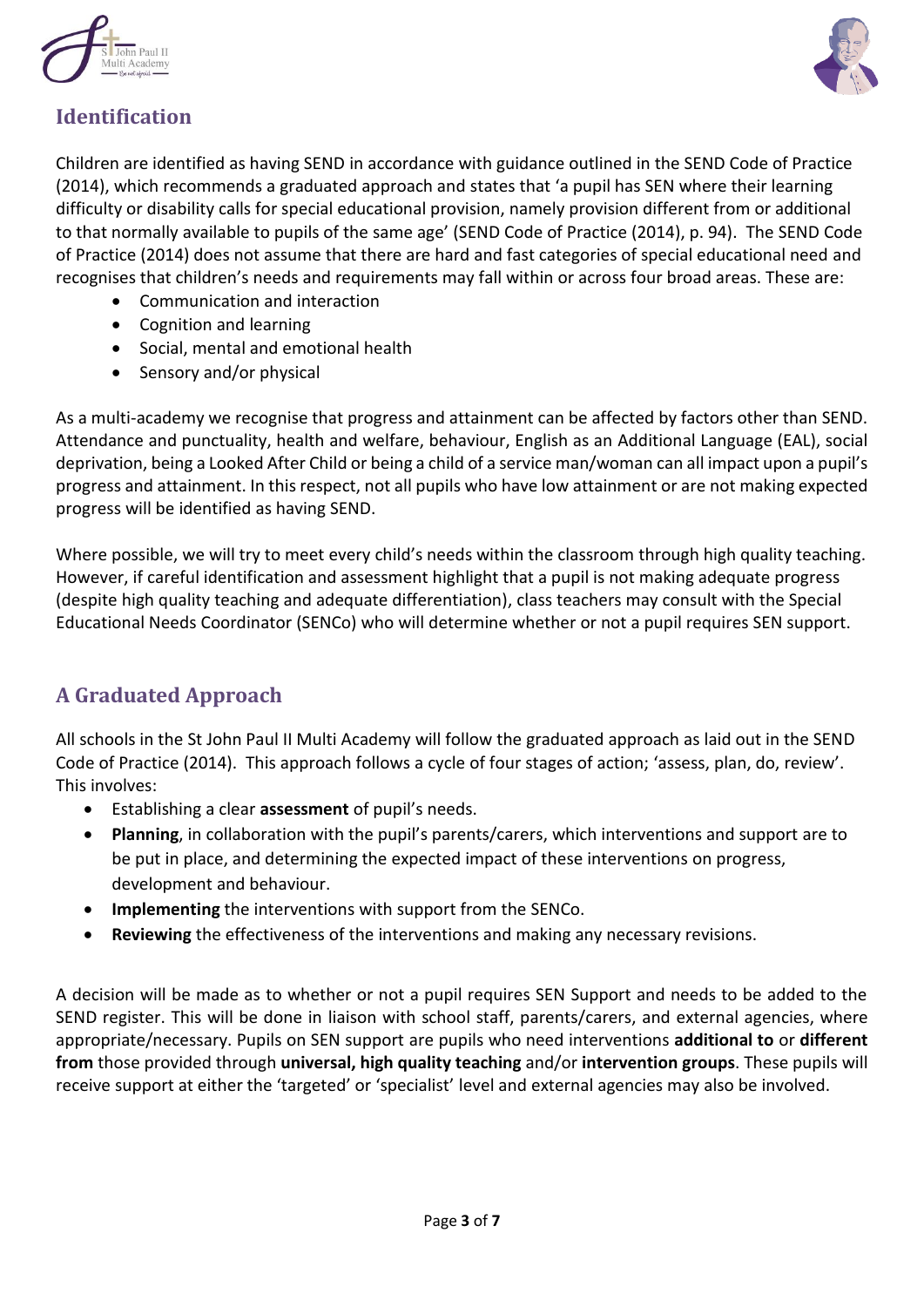



Where a pupil receives SEN support, there will be opportunities for parents/carers to review the pupil's progress with school staff three times per year, including parents' evenings. This review may not always be with the SENCo. Review meetings will determine whether or not the pupil has:

- made sufficient progress to be removed from the SEND register
- maintained sufficient progress to remain on a similar programme
- made insufficient progress and needs a change of resources, teaching style or may require more support
- made insufficient progress and needs external agencies to liaise with school to help inform the progress of the individual

Pupils will be removed from the SEND register when the desired outcome from the intervention has been achieved through a SEND Support Plan and the pupil no longer requires support which is additional to or different from that provided through universal, high quality teaching. This will be decided at a review meeting.

If pupils have not made sufficient progress over a sustained period of plan, do, review cycles, changes to provision will be discussed in consultation with external agencies and parents.

The process of requesting additional funding and/or an assessment for an EHCP will follow the legal assessment procedures outlined in Birmingham City Council's Local Offer, which can be found here: [https://www.birmingham.gov.uk/localoffer.](https://www.birmingham.gov.uk/localoffer)

## **Roles and responsibilities**

'Teachers are responsible and accountable for the progress and development of the pupils in their class, including where pupils access support from teaching assistants or specialist staff. High quality teaching (universal support), differentiated for individual pupils, is the first step in responding to pupils who have or may have SEN' (SEND Code of Practice (2014), p. 99).

Class teachers have responsibility for:

- Providing a suitably differentiated curriculum that meets the needs of pupils
- Knowing the needs of individual pupils in their classes
- Helping to identify the individual needs of pupils
- Liaising with support staff and the SENCo

The SENCo has delegated responsibility for:

- Leading the school's approach to SEND and reviewing its effectiveness
- Liaising with the SEND governor
- The overall day-to-day co-ordination of SEND
- Managing support staff (e.g. teaching assistants) where applicable
- Updating the SEND register and overseeing the records of all pupils on the SEND register
- Co-ordinating the work of external agencies
- Liaising with partner schools, where appropriate and/or necessary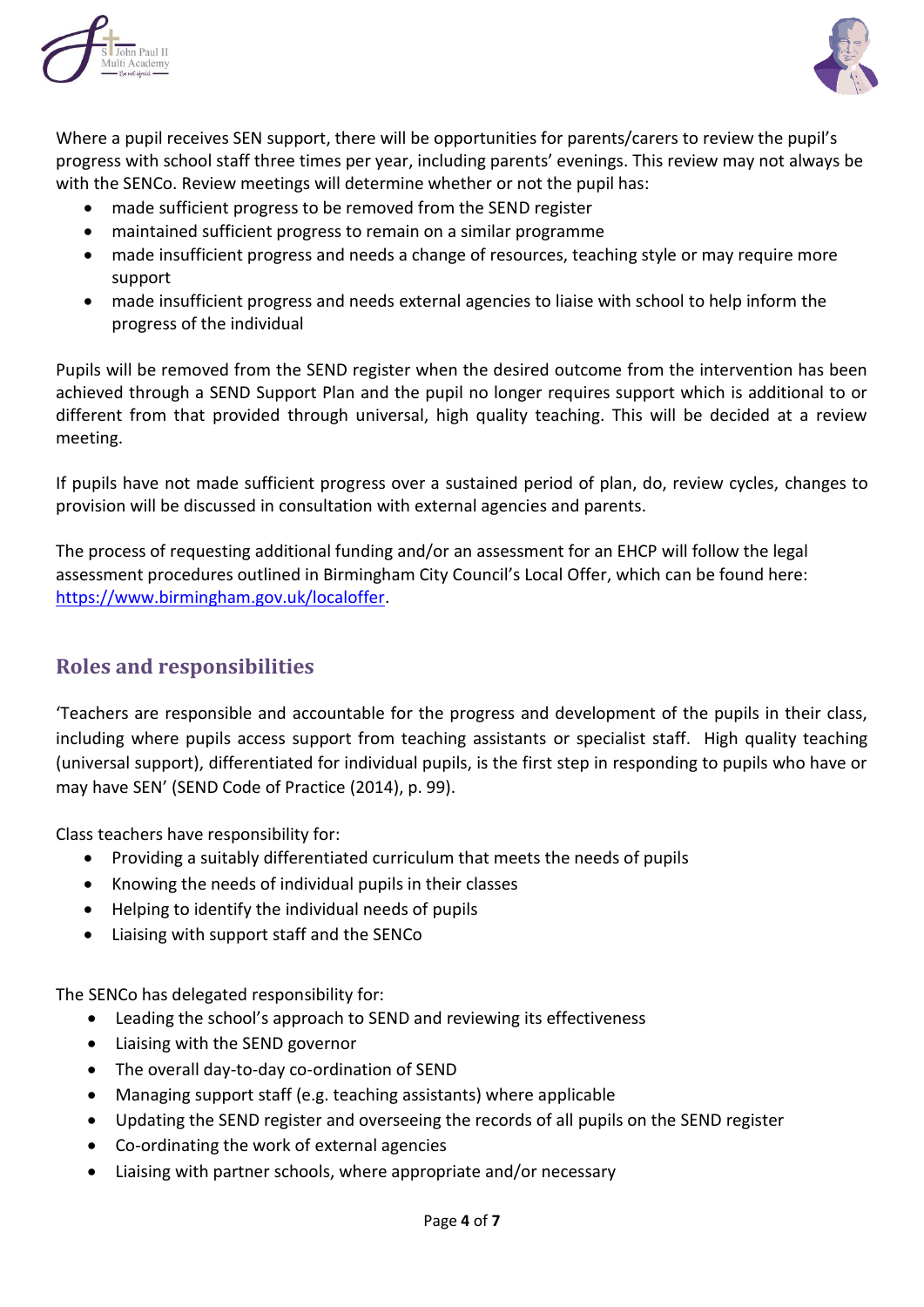



The Academy Committee Representatives, in cooperation with the Principal(s), is responsible for:

- Determining the academy's general policy and approach to provision for pupils with SEND
- Establishing appropriate staffing and funding arrangements and maintaining a general oversight of the academy's work
- Ensuring that the policy complies with the SEND Code of Practice (2014)
- Ensuring that the policy and its related procedures and strategies are implemented
- Nominating a SEND governor, who will receive regular progress reports and provide feedback to the Academy Committee Representatives

# **Transition and Preparing for Adulthood**

The SEND Code of Practice (2014) states that SEN support should include planning and preparation for the transitions between phases of education and preparation for adult life. All schools in the St John Paul II Multi-Academy encourage pupils to visit their new setting prior to starting. For pupils with SEND, additional visits are encouraged to assist with the acclimatisation of the new surroundings. Staff may also visit pupils and/or attend review meetings at their previous setting to ensure appropriate provision can be put in place. Individual schools within the academy offer different programmes to aid transition for more vulnerable pupils, which may include:

- Liaising closely with staff from the previous class/school/setting, ensuring all relevant paperwork is passed on and all needs are discussed and understood
- Additional meetings with staff and external agencies involved
- Additional transition visits
- From year 9 onwards, in-depth transition planning with pupils and parents/carers, including careers meetings and meetings with any other agencies involved with the pupil

# **Complaints**

Please refer to the St John Paul II Multi-Academy Complaints Policy, which can be found here: [http://johnpaulii.co.uk/.](http://johnpaulii.co.uk/)

## **Policy review**

The SEND Policy will be reviewed annually.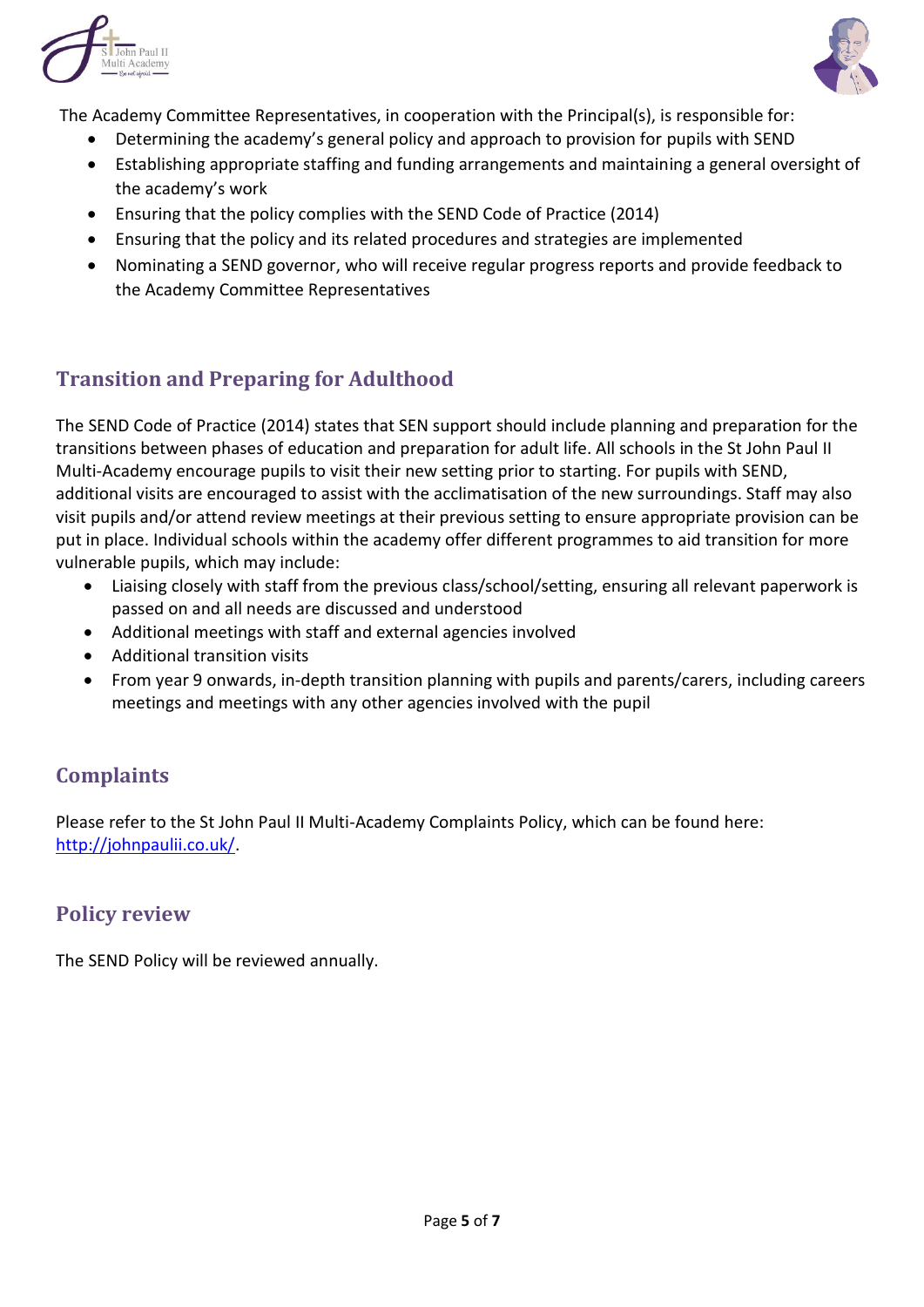



# **Related information**

The SEND Policy links to the following, where appropriate:

- Admissions Policy
- Medical Policy
- Intimate Care Policy
- Accessibility Plan
- SEND Information Report
- Access Arrangements Policy
- Complaints Policy
- GDPR Data Protection Policy
- Attendance Policy

## **School closure**

In the event of extended school closure, we will aim to provide distance learning opportunities for **all** pupils in line with each school's individual teaching, learning and assessment policy. As Catholic schools, our faith guides our thinking and actions, and we strongly believe as Catholic Educators that all that we do through distance learning will continue to be in line with Gospel teachings.

Your school SENCO will continue to support children with special educational needs and is available to contact through each school's enquiry email address. Please see your individual school contact details for this.

#### **Children with an EHCP**

Every child is important to us, however due to the complex needs of children who have an EHCP, children with EHCPs will be prioritised and will be contacted weekly, offering support and advice or signposting to other agencies. At this time, external agencies e.g. CAT Team, Educational Psychologist, Pupil and School Support, who are currently involved with families/children are still available for parents to contact directly.

We will consider the needs of all children and young people with an EHCP, and make a risk assessment, consulting parents or carers, to determine whether children and young people with SEND will be able to have their needs met at home, and be safer there than attending school. The risk assessment will incorporate the views of the parents, child or young person and any other persons involved, such as social workers. Where the risk assessment determines a child or young person with an EHCP will be safer at home, we recommend they stay at home. Where the risk assessment determines a child or young person with an EHCP will be as safe or safer at school, we recommend they attend school.

During the time of school closure, EHCP outcomes will, wherever possible, continue to remain a priority to work on. Teachers will set work as outlined in our Teaching, Learning and Assessment policy, with reasonable adjustments made based on the needs of the child.

#### **Provision during school closure:**

It will remain our priority to provide high quality provision to meet the needs of children and young people with SEN during any school closure. This will include, but is not limited to, the following: